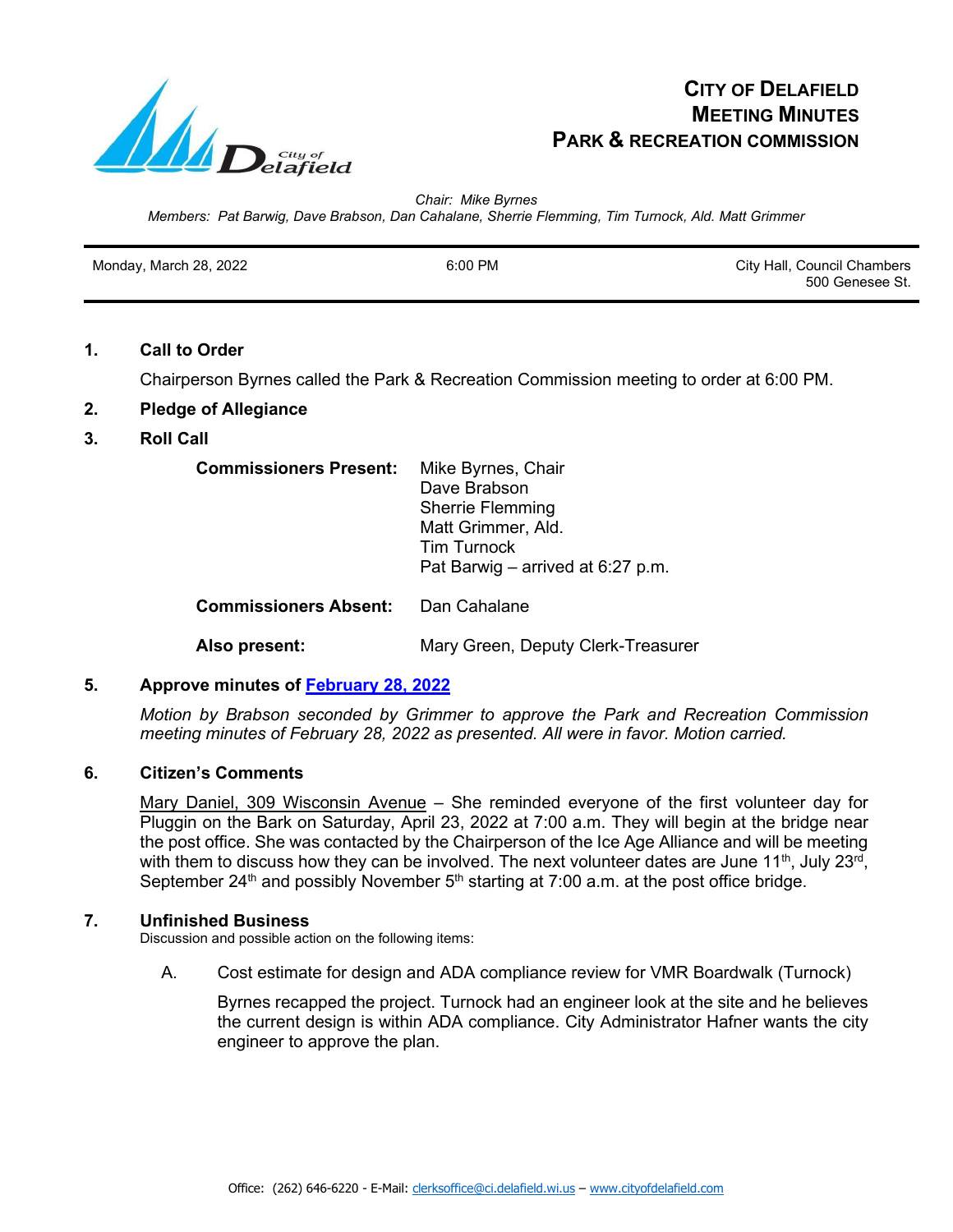*Motion by Byrnes seconded by Turnock to request that City Engineer Mike Court approves the design of the boardwalk or makes suggestions to make it safety and ADA compliant. All in favor. Motion carried.* 

B. Preliminary St. John's review (Grimmer)

Grimmer reported there has been no action on the Plan Commission and possibly will not be until May, June or after. He has been holding informational meetings and going door to door to get input from residents. The general consensus is maintaining Cushing Park and maintaining the opportunity to develop a path along the Bark River. This would prohibit a road from the St. John's golf course to Cushing Park Road. There are not any plans from the developer at this time. They are currently only working on the zoning and land use. There was discussion about the potential zoning requirements for parks. If it is a densely populated area, they may want a dedicated park area.

There is not a focus group assigned to this. This is in the hands of the Plan Commission and input from the public. At this time the football and baseball fields will remain. There has been discussion about it being single family homes or condos. Hendricks does not typically develop residential. Flemming mentioned most of the new developments are priced too high. Grimmer explained that lower value homes do not always pay for city services. It is currently zoned as one unit per acre. It could yield 75-80 single-family homes with an average of 2.2 children per home. There was additional discussion about requiring dedicated park space for the additional people. Alternatively, if the development is condos, typically people in condos do not have children. Byrnes thought there could possibly be a three-way compromise with St. John's, the developer and the city to refurbish the tennis courts that are currently on the property.

Grimmer summarized that the main points are preserving accessibility along the Bark River, preserving Cushing Park, dedicated space for recreational purposes based on density and a potential shared opportunity between the city, the developer and St. John's for shared services such as a tennis or pickleball court.

#### **8. New Business**

Discussion and possible action on the following items:

A. Schedule Park Walk

The Park Walk is scheduled for June  $4<sup>th</sup>$  at 9:00 a.m. starting at the Liberty Park Bridge.

B. Free Fishing Day for Kids – May  $21^{st}$  (Brabson)

The Free Fishing Day for Kids will be on Saturday, May 21, 2022 at the Fish Hatchery Pond. As of today, there are 35 kids signed up. Brabson will get the fish stocking permit from the DNR. He mentioned this event may go over budget this year. Brabson has a brochure that he will get on the city website and Facebook page. He will also post it at the Library and YMCA. Flemming will help to get it posted at the schools.

C. Lake Nagawicka access

Turnock will get a quote from Laue's Landscaping to see what can be done to help with the access issues at St. John's Park. He would like to add sand. Flemming mentioned that they should look at this area during the Park Walk.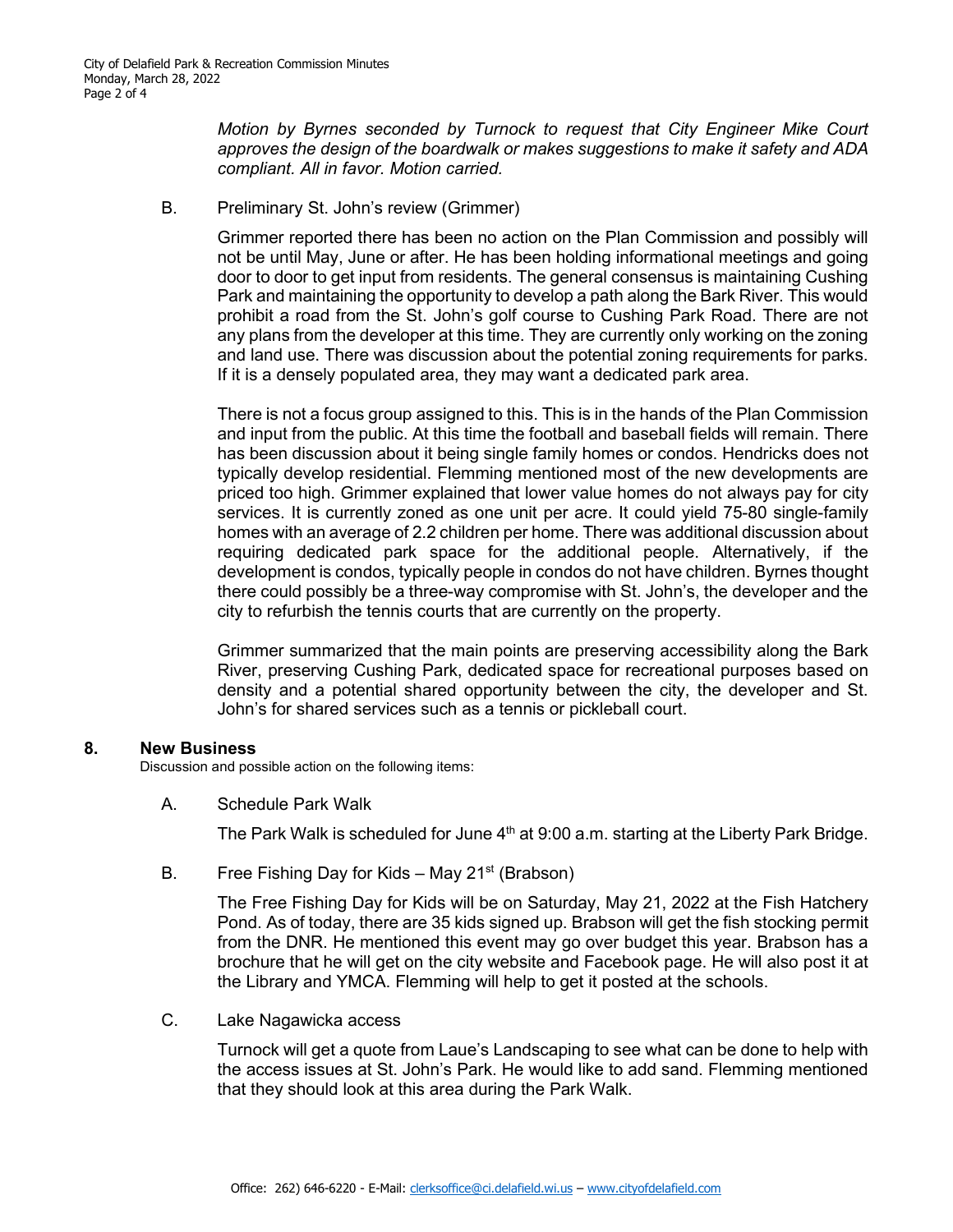D. Plan Commission Update (Cahalane)

Grimmer reported that the Spheeris development was approved with 29 homes on 31 acres. Part of the bike trail will be 10 feet wide and part will be 8 feet wide. There will be some development near the cemetery that will be discussed this Wednesday at the Plan Commission.

E. Deer management update (Turnock)

Only about 15 deer have been harvested this year with our nuisance tags. If someone uses their own personal tag, they do not have to report to the Deer Management Committee. They had to pull their best stands because they were too close to schools. They need to get more creative with the location for stands including on private property. Even if the school board approves usage on weekends, they will have to check with the state if it is allowed. Flemming asked about shutting down an area on a Saturday for a cull.

## **8. Discussion and review of the condition of parks and trails**

| <b>Parks and Trails in the City of Delafield</b> |                                          |                                 |                                |                                        |                                      |                |  |  |
|--------------------------------------------------|------------------------------------------|---------------------------------|--------------------------------|----------------------------------------|--------------------------------------|----------------|--|--|
| <b>Byrnes</b>                                    | Turnock                                  | <b>Barwig</b>                   | <b>Brabson</b>                 | <b>Flemming</b>                        | Cahalane                             | <b>Grimmer</b> |  |  |
| Lake Country<br><b>Recreation Trail</b>          | <b>Bostrom Park</b>                      | <b>Cushing Memorial</b><br>Park | Lois Jensen<br>Nature Preserve | Fish Hatchery                          | Oakwood Park                         | Liberty Park   |  |  |
| Ice Age Trail                                    | <b>VMR Trail</b>                         | St. John's/Genesee<br>Park      | Fireman's Park                 | Fish Hatchery<br><b>Sports Complex</b> | <b>Bleeker Street</b><br>Boat Launch |                |  |  |
| <b>Bostrom Park</b>                              | Paul Sandgren<br><b>Recreation Trail</b> |                                 |                                | <b>Cedar Valley Park</b>               | Oak Street Park                      |                |  |  |
|                                                  | <b>Cushing Memorial</b><br>Park          |                                 |                                |                                        |                                      |                |  |  |

Brabson – Lois Jensen just finished their busy time of the year. He does not have a date for the construction on the basketball court at Fireman's Park.

Flemming – The ice rink had more usage than previous years because it was moved to the Fish Hatchery Sports Complex. There was also less vandalism this year. The location also saved the Public Works employees a lot of time.

Grimmer – Hendricks 710 Genesee project will be utilizing the municipal parking lot for staging. The farmer's market will be displaced to the Fish Hatchery Sports Complex parking lot.

#### **9. Requests for Future Agenda Items**

*Note: No discussion on requested items*

- A. Free Fishing Day for Kids
- B. St. John's Development
- C. Park Walk<br>D. Stage at Li
- **Stage at Liberty Park timeline**
- E. The cleared area surrounding the proposed VMR viewing platform

#### **10. Correspondence**

A. 2021 Mammoth Hike Challenge results

We had one of the highest number of visitors and a 20% increase in dollars. This is the second year Delafield has been the highest.